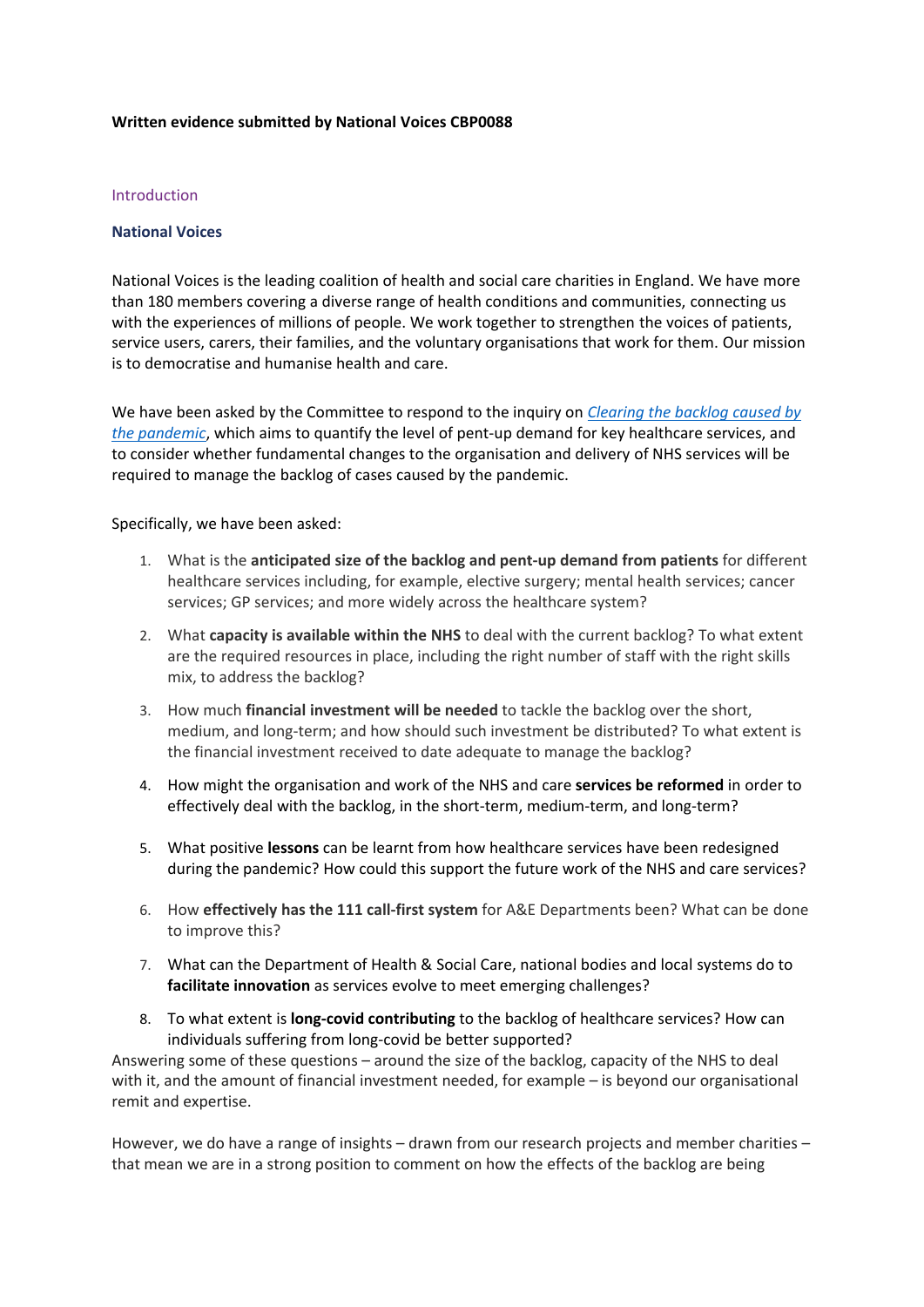*experienced* by people using services, their families and carers. In addition, we have a number of *recommendations* about what needs to be done to improve people's experiences of waiting for care while the NHS works to clear the backlog, to ensure equitable and inclusive access to the range of healthcare services that are currently available, whether online or face-to-face, and to support people living with Long Covid, especially those confronting health inequalities. We outline these three key recommendations in more detail below.

## **1. Communicate with people while they wait**

Unprecedented numbers of people are waiting for healthcare. People understand the challenge, to the system and to healthcare workers, of the backlog created by the pandemic. But our members and fellow patient charities believe there needs to be urgent clarity for those waiting for new or ongoing treatment about how long they can expect to wait, what services and resources are available while they wait, and what to do if they deteriorate.

Signposting to voluntary sector-provided services is one option, but it must be recognised that such requests for support have already increased significantly throughout the pandemic while, at the same time, charities' incomes have dropped. So, charities cannot simply pick up the pieces left by the absence of statutory services without additional Government financial support.

Our insight work tells us that good communication and non-clinical support are essential to alleviating the negative physical and mental health effects of waiting for care. Our report [Patient](https://www.nationalvoices.org.uk/publications/our-publications/patient-noun-adjective-understanding-experience-waiting-care) [Noun](https://www.nationalvoices.org.uk/publications/our-publications/patient-noun-adjective-understanding-experience-waiting-care) [Adjective:](https://www.nationalvoices.org.uk/publications/our-publications/patient-noun-adjective-understanding-experience-waiting-care) [understanding](https://www.nationalvoices.org.uk/publications/our-publications/patient-noun-adjective-understanding-experience-waiting-care) [the](https://www.nationalvoices.org.uk/publications/our-publications/patient-noun-adjective-understanding-experience-waiting-care) [experience](https://www.nationalvoices.org.uk/publications/our-publications/patient-noun-adjective-understanding-experience-waiting-care) [of](https://www.nationalvoices.org.uk/publications/our-publications/patient-noun-adjective-understanding-experience-waiting-care) [waiting](https://www.nationalvoices.org.uk/publications/our-publications/patient-noun-adjective-understanding-experience-waiting-care) [for](https://www.nationalvoices.org.uk/publications/our-publications/patient-noun-adjective-understanding-experience-waiting-care) [care](https://www.nationalvoices.org.uk/publications/our-publications/patient-noun-adjective-understanding-experience-waiting-care) explored the experiences of people waiting. It found that poorly managed waits are having an impact on the physical health, mental health, employment, housing, and relationships of those interviewed; that the way information is communicated impacted on their sense of control and ability to manage uncertainty; and that people want to be more involved in decisions and planning their own care and treatment.

## "Frustration doesn't cover it. It affects me in a physical way, I am overwhelmed, really upset, tied up *in knots."*

## *"I just wish someone would tell me what's happening."*

### *"I always have to ring and check. They change things without telling me."*

We recommended that alongside the effective management of waiting times and pathways, policy leads, commissioners, and providers:

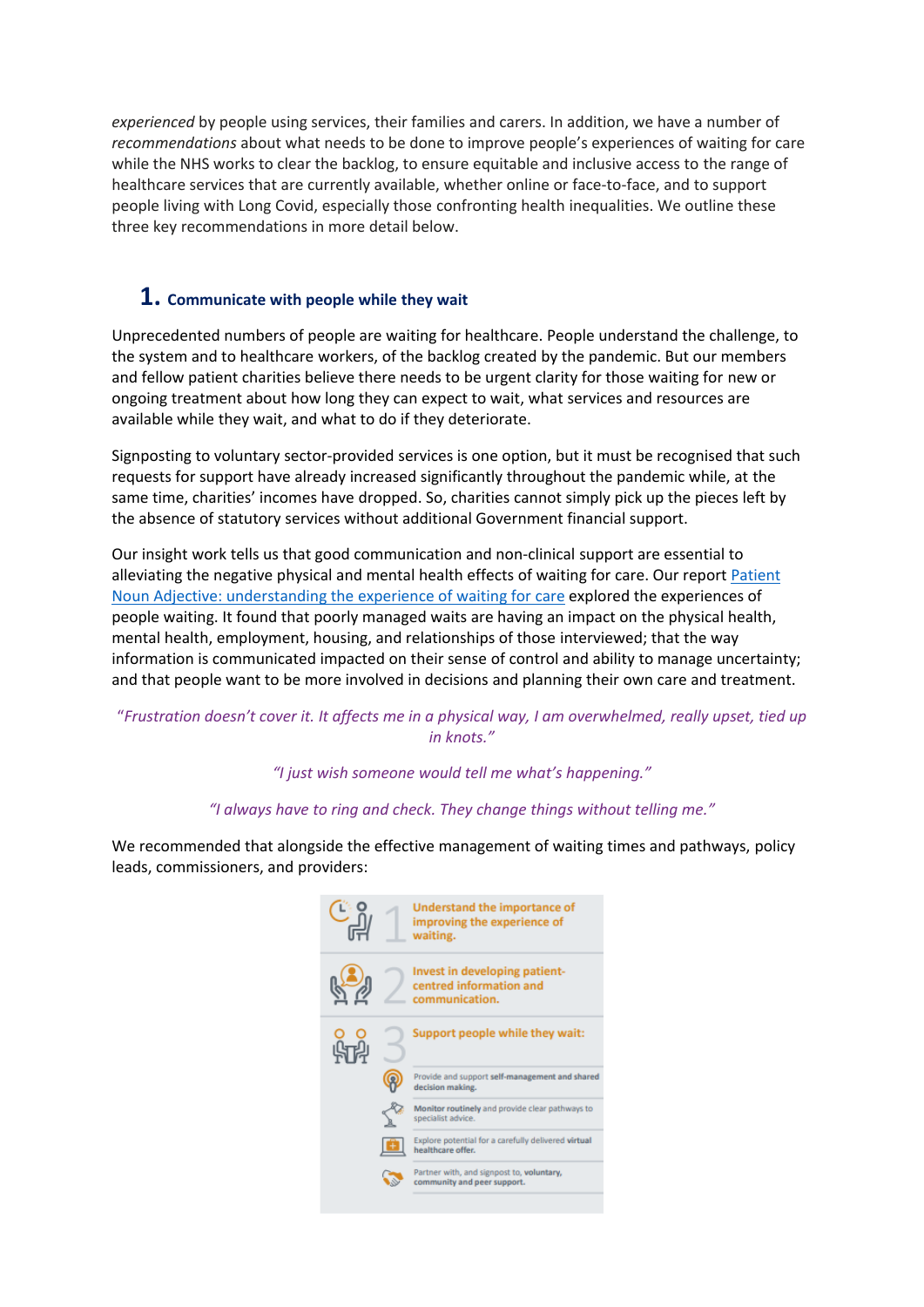Building on this report, we co-produced, together with a number of other patient charities and NHSEI, guidance on [Good](https://www.england.nhs.uk/coronavirus/wp-content/uploads/sites/52/2021/01/C0855-i-good-communication-with-patients-guidance-v2.pdf) [Communication](https://www.england.nhs.uk/coronavirus/wp-content/uploads/sites/52/2021/01/C0855-i-good-communication-with-patients-guidance-v2.pdf) [with](https://www.england.nhs.uk/coronavirus/wp-content/uploads/sites/52/2021/01/C0855-i-good-communication-with-patients-guidance-v2.pdf) [Patients](https://www.england.nhs.uk/coronavirus/wp-content/uploads/sites/52/2021/01/C0855-i-good-communication-with-patients-guidance-v2.pdf) [Waiting](https://www.england.nhs.uk/coronavirus/wp-content/uploads/sites/52/2021/01/C0855-i-good-communication-with-patients-guidance-v2.pdf) [for](https://www.england.nhs.uk/coronavirus/wp-content/uploads/sites/52/2021/01/C0855-i-good-communication-with-patients-guidance-v2.pdf) [Care](https://www.england.nhs.uk/coronavirus/wp-content/uploads/sites/52/2021/01/C0855-i-good-communication-with-patients-guidance-v2.pdf), laying out the core principles to support the standardisation of clear, person-centred communication with patients across the heath service.

This is a great blueprint of how to communicate well with people waiting for care, and it is a faithful reflection of the views of the patient charities involved in co-producing it. However, our concern is that this clinical communication standard is still not widely known about throughout the health system – and that it needs to be.

Our ask, therefore, is that policymakers on this committee ask NHSEI leaders to ensure that this standard is disseminated and implemented so the ambitions set out can be realised widely across the healthcare system – especially within Elective Care – to ensure that all those managing the waiting lists can provide the same high level of communication and support to people while they wait for care.

# **2. Ensure inclusive access to healthcare services, whether online or face-to-face**

COVID-19 necessitated a rapid shift toward digital healthcare. For many, the changes were positive, increasing convenience, avoiding travel time, and minimising infection risk. But not for everyone. Some people remain excluded from digital healthcare as well as online services more broadly – lacking the resources, skills, confidence, or trust to access online appointments. These people tend

| <b>Key theme</b> |                                      | <b>Key action</b>                                                                                                                                                                                                                                                             |
|------------------|--------------------------------------|-------------------------------------------------------------------------------------------------------------------------------------------------------------------------------------------------------------------------------------------------------------------------------|
|                  | <b>Patient-centred</b>               | All clinical communications to patients should centre around<br>their specific care, not internal NHS processes or systems.                                                                                                                                                   |
|                  | <b>Shared decision-</b><br>making    | All clinical communications to patients should enable clear,<br>shared decision-making and mechanisms for the patient to<br>provide a response.                                                                                                                               |
|                  | <b>Safety reassurance</b>            | All clinical communications to patients should reinforce that the<br>NHS is safe and is here to care for all patients who need it.                                                                                                                                            |
|                  | Deliberate language                  | Language should be clear, honest and easy to understand, and<br>tone should be active. Avoid turns of phrase which patients<br>themselves may not identify with - eg 'clinically extremely<br>vulnerable' or having 'minor symptoms'. If required, handle<br>compassionately. |
|                  | The whole patient<br>joumey          | Provide a clear message, with compassionate tone about<br>upcoming appointments or cancellations. Provide clarity on<br>what happens next and when, even if it's uncertain, and give<br>commitment to follow up again.                                                        |
|                  | <b>Contact point for</b><br>patients | Ensure it is easy for patients to get information about their<br>upcoming care and to raise any questions, ideally by telephone<br>and email                                                                                                                                  |
|                  | Interim information<br>and services  | If care has been cancelled, offer alternative and credible<br>channels for information - eg health charities and/or other local<br>support - as well as alternative services, as long as their<br>waiting lists aren't also long.                                             |
|                  | <b>Cancellation policy</b>           | Provide clear instructions, using established behaviour change<br>methodology, to set out how a patient can cancel their care if<br>required, while reducing the risk of a 'did not attend'.                                                                                  |
|                  | <b>Communications</b><br>method      | Ensure an inclusive communications method for each patient,<br>taking into account their personal circumstances. Ensure there<br>is a mechanism for the patient to get back in touch if required.                                                                             |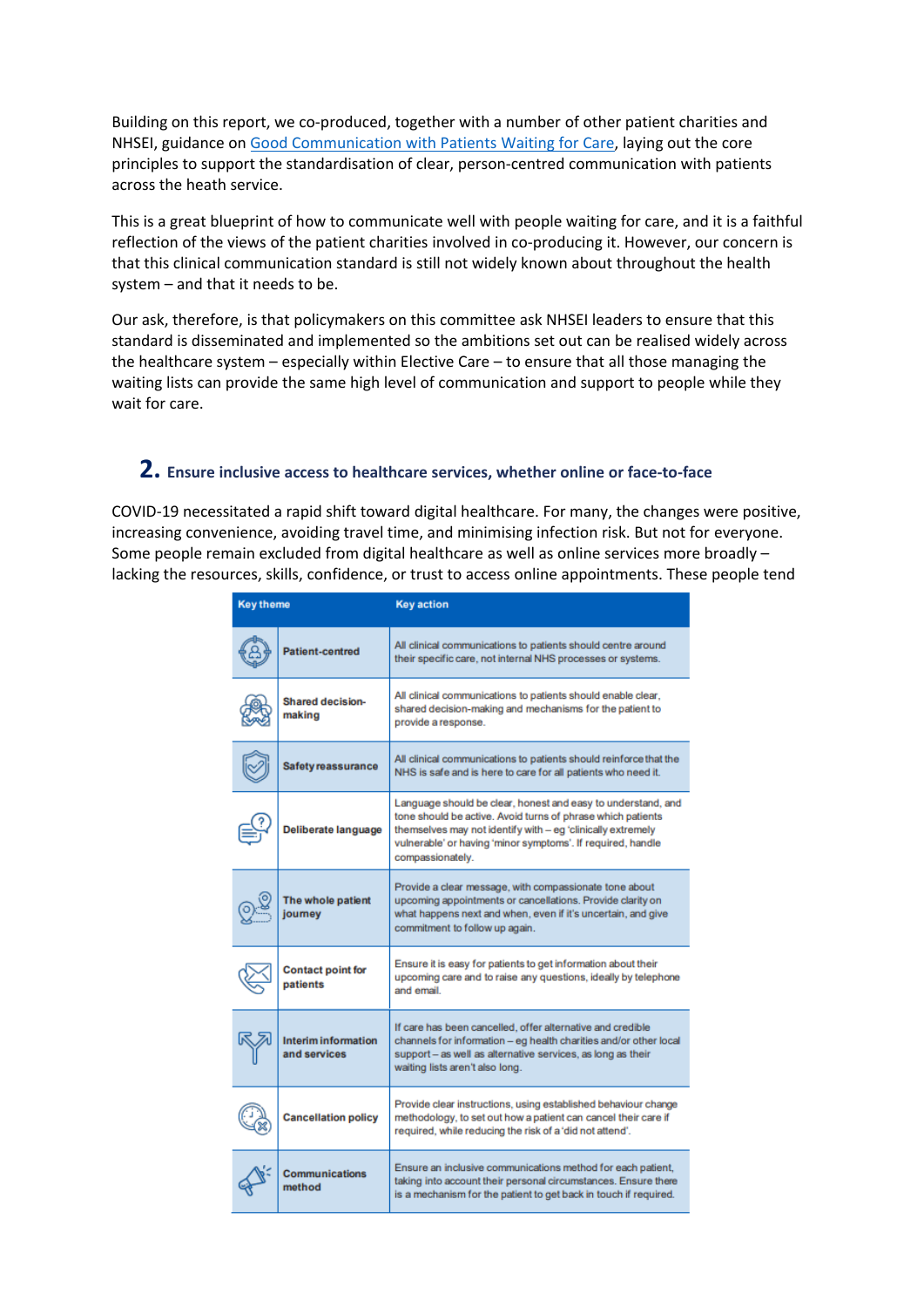to be at the sharpest ends of health inequalities, meaning that there is a risk that the leap to digital healthcare will further widen existing health inequalities.

With the support of NHSEI, we set out to investigate what drives digital exclusion, what are people's experiences of digital healthcare, and what are the VCSE-led innovations that are successfully overcoming digital exclusion.

Our report [Unlocking](https://www.nationalvoices.org.uk/sites/default/files/public/publications/unlocking_the_digital_front_door_-_keys_to_inclusive_healthcare_report.pdf) [the](https://www.nationalvoices.org.uk/sites/default/files/public/publications/unlocking_the_digital_front_door_-_keys_to_inclusive_healthcare_report.pdf) [digital](https://www.nationalvoices.org.uk/sites/default/files/public/publications/unlocking_the_digital_front_door_-_keys_to_inclusive_healthcare_report.pdf) [front](https://www.nationalvoices.org.uk/sites/default/files/public/publications/unlocking_the_digital_front_door_-_keys_to_inclusive_healthcare_report.pdf) [door:](https://www.nationalvoices.org.uk/sites/default/files/public/publications/unlocking_the_digital_front_door_-_keys_to_inclusive_healthcare_report.pdf) [Keys](https://www.nationalvoices.org.uk/sites/default/files/public/publications/unlocking_the_digital_front_door_-_keys_to_inclusive_healthcare_report.pdf) [to](https://www.nationalvoices.org.uk/sites/default/files/public/publications/unlocking_the_digital_front_door_-_keys_to_inclusive_healthcare_report.pdf) [inclusive](https://www.nationalvoices.org.uk/sites/default/files/public/publications/unlocking_the_digital_front_door_-_keys_to_inclusive_healthcare_report.pdf) [healthcare](https://www.nationalvoices.org.uk/sites/default/files/public/publications/unlocking_the_digital_front_door_-_keys_to_inclusive_healthcare_report.pdf) was published in May 2021, and includes personal narratives, a catalogue of VCSE innovations, and principles for those designing and delivering services. The people we spoke to told us –

*"It's very important that no matter how far we move forward with modern technology we don't leave anyone behind"*

*"English is not my first language so if you make just one mistake with an online appointment then everything is not going to work for me"*

*"Digital healthcare puts me off accessing services because I want somebody to talk to face-to-face, a doctor that can treat me like a human being"*

We found that people may be digitally excluded for a wide range of reasons and there isn't a 'simple fix' of giving people equipment or training. Often a combination of access, health and social elements need to be addressed for people to engage successfully in remote models of healthcare or find a suitable alternative. We identified many examples of innovative partnerships between healthcare organisations and VCSE organisations coming together to think creatively to tackle the challenges of remote healthcare. Themes of peer-to-peer support and offering more tailored, personalised responses featured strongly in inclusive approaches to delivering new models of care. Based on these finding we recommended that system leaders:

- Make **inclusion** the core principle driving your work on recovery and restart.
- Ensure that **choice and personalisation** are the formative design principles for all care, and for primary care in-particular.
- Check your technology optimism bias: do not incentivize the use of certain tech or processes – only **incentivize inclusion and quality care.**
- **Evaluate** and publish how your transformation programmes impact people at risk of exclusion. Set out what you are doing to mitigate these risks.
- Publish your results of **user testing** and set out plans on how you will improve people's experience.
- **Invest** in technology that clearly demonstrates how it aids inclusion.
- Understand, support and **challenge primary care** as the most important gate keeper and enabler of inclusive care throughout the whole system.
- Understand that health care is just one of the needs people have who are affected by poverty, racism or discrimination, **build care models** that allow for other needs to be identified and addressed appropriately.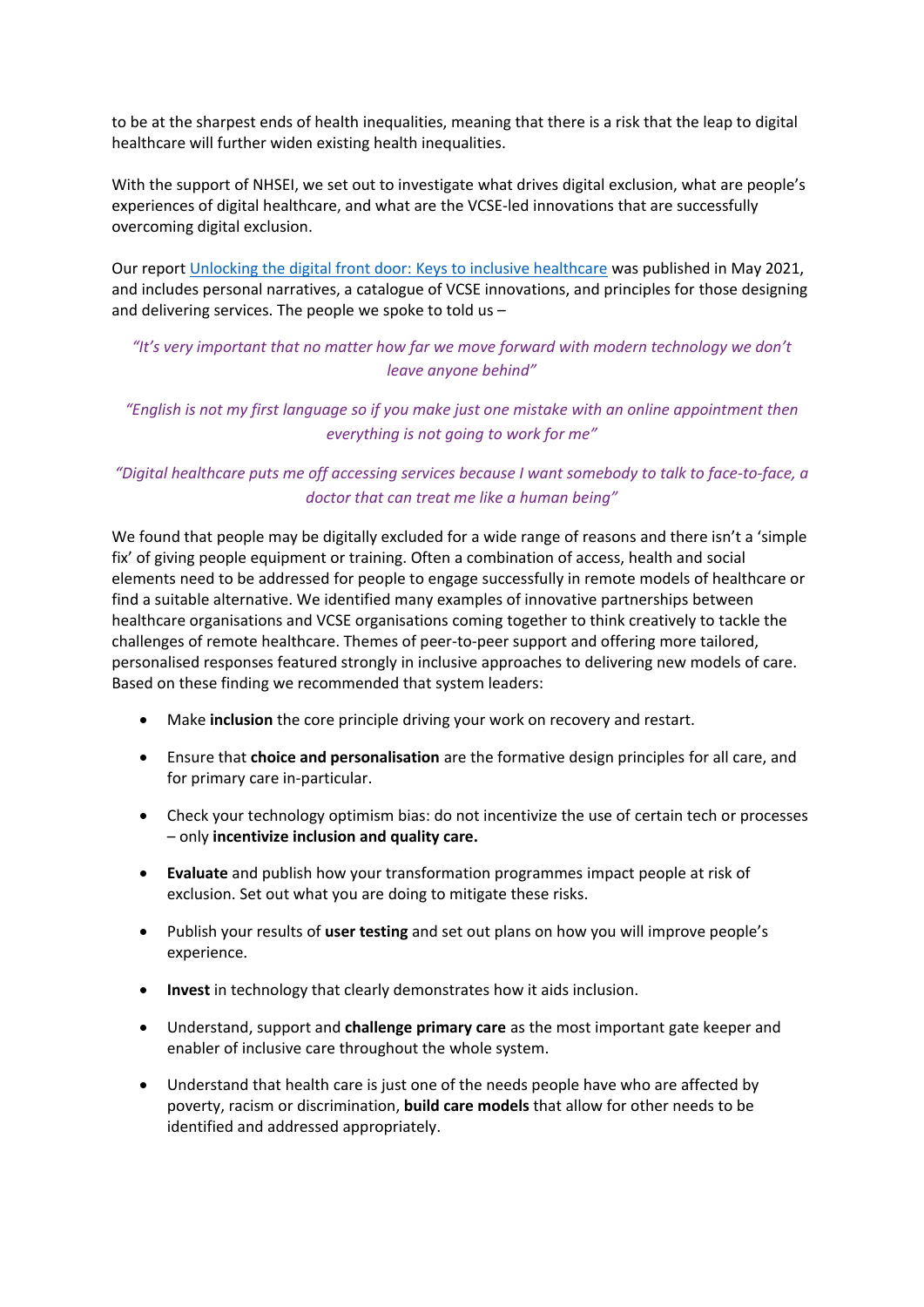- Secure funding that enables remote care to be delivered **free at the point of use**: free Wi-Fi, free data, free calls, free kit for those in need. It is not the job of the poorest citizens to subsidise the roll out of new care models.
- Refresh and strengthen your commitment to the **Accessible Information Standard** and Guidance on Communicating With Patients Who Are Waiting For Care. Provide funding for providers to **ensure good communications**.

We stand ready to work with our system and sector partners to put our collective insight and ambition towards a more joined-up, person-centred, safer, experience of care, where virtual and face to face services adapt to meet the full range of clinical, emotional, and practical needs of people at risk of exclusion and address the barriers to access and use confronting some groups.

# **3. Support people living with Long Covid**

National Voices has started an NHSE&I-funded project exploring the support services available to people experiencing Long Covid, with a particular focus on those facing health inequalities. Based on our preliminary conversations and learnings, some key insights have emerged, which we summarise here.

## **To what extent is Long Covid contributing to the backlog of healthcare services?**

Although the current backlog on mainstream healthcare services due to Covid is estimated at more than 18 months, it remains unknown how much Long Covid itself has contributed to this. However, given the complexity and severity of Long Covid, together with the large number of people it effects, it seems likely that Long Covid will indeed have contributed to the additional strain on services, and in turn to the backlog.

Long Covid comprises a complex range of health conditions, currently effecting over one million people in the UK. Of those, 400,000 people have suffered with Long Covid for over a year. Sufferers require a range of services, in particular holistic needs assessments, peer community support, and multi-agency clinical and psychological care. As research and insights emerge, many estimate that the strain of the Long Covid condition on healthcare services will contribute to backlogs within the system for many years to come.

The National Institute for Health Research (NIHR) has committed £19.6 million to expand Long Covid pathways and reduce waiting times through ensuring that GPs have access to multi-disciplinary, rehabilitation and psychological therapies to signpost patients. The hope is that redirecting patients through multi-agency care will reduce the stress on NHSEI to address all needs, especially in Primary Care.

Others hope to alleviate some of the stresses on healthcare services stemming from Long Covid by supporting people at home. A recently commissioned study by Dr Manoj Sivan at the University of Leeds entitled "Optimising standards of care for Long Covid in hospitals, doctors' surgeries and at home"<sup>1</sup> should go some way in forming a basis for the response to Long Covid and waiting times, with funding support to the tune of £3.4m from NIHR.

<sup>1</sup> https://www.leeds.ac.uk/news-health/news/article/4871/creating-a-gold-standard-of-care-for-long-covid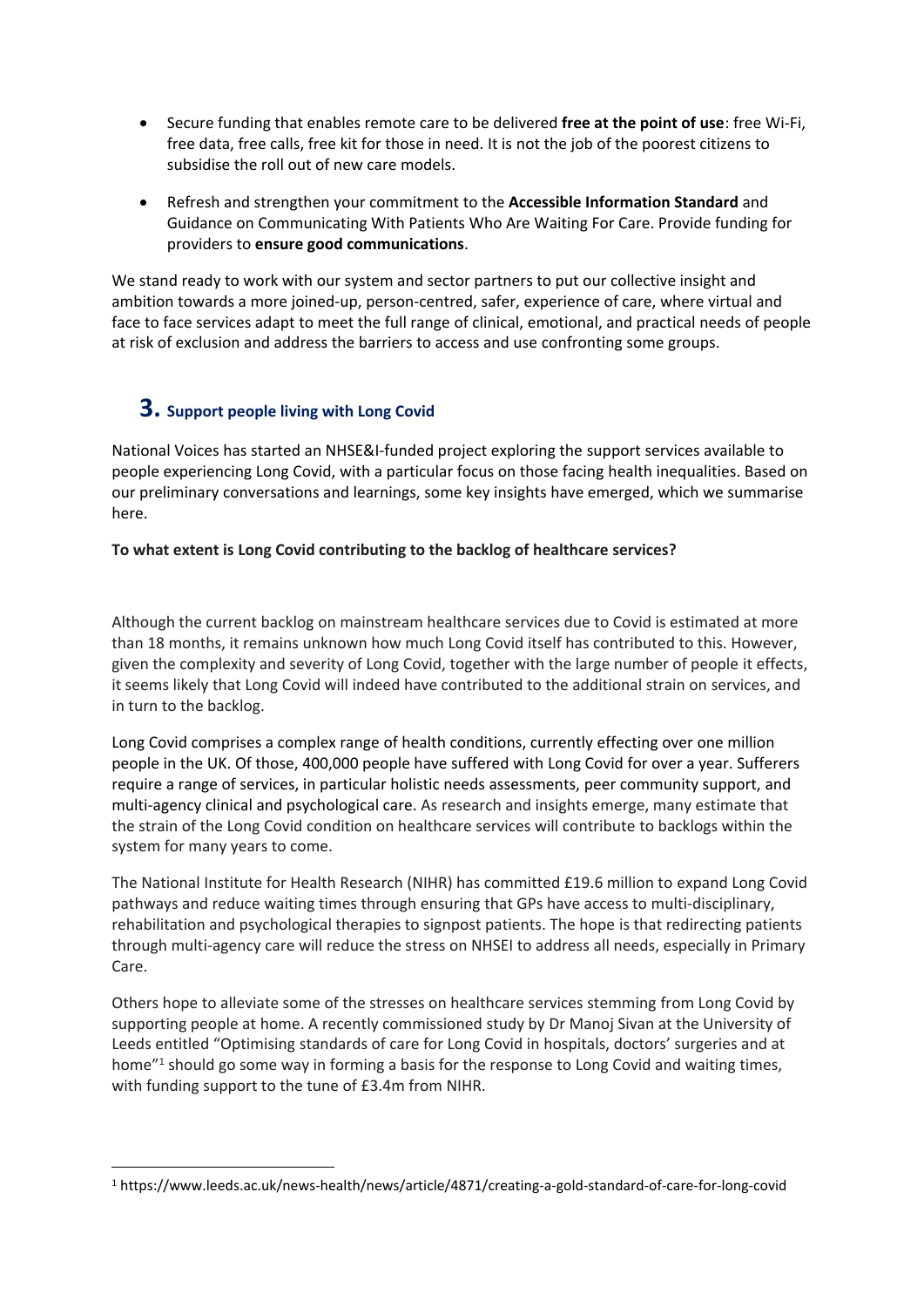NHSEI themselves are looking to further develop the 'Your Covid App' to align the functionality with that of the 'Living with Covid' app, to help keep Long Covid sufferers with self-directed treatment away from mainstream healthcare services and to further reduce waitlist backlogs.

Clearly, then, there are efforts underway to both better support people living with Long Covid and reduce the impact of their health needs on services and on the backlog. But emerging insight seems to suggest that inequalities are shaping diagnosis and service uptake, and that still far too many people experience delays, or even dismissal when they approach services for help.

### **How can individuals suffering from Long Covid be better supported?**

Early learnings are beginning to emerge suggesting that individuals from marginalised communities who are suffering from Long Covid do not have adequate tools, access to services or understanding of their condition to seek – and get – the support they need. Sufferers often also have pre-existing, often undiagnosed, health conditions, which exacerbate the ongoing indications and implications of their Long Covid.

Community leaders have identified the need for on-the-ground support of those least likely to be able to access Long Covid hubs as part of outreach programmes within the community. A strengthsbased approach to care, as opposed to a needs-based approach, which builds upon the assets that an individual already has in order to address their own care vulnerabilities has also been identified as a support mechanism, though this is not a substitute for medical and clinical diagnosis.

In order to prevent people – especially vulnerable people from marginalised communities – remaining on waiting lists for many months before receiving tailored support for their Long Covid symptoms, we ask healthcare leaders to prioritise the following:

- Create accessible and inclusive information about Long Covid, as well as the local support available
- Liaise directly with communities and their organisations, to build effective support, in particular based around peer support models
- Extend Long Covid hub support to more marginalised members of communities
- Co-design personalised self-management tools and peer-support and advocacy groups
- Ensure that all research and programme building is co-produced with those with lived experience of Long Covid, and that the learnings from engaging with communities are formally considered throughout the process of building solutions .

And, in building new models of care for long covid we know that successful models for supporting people with LTCs have in common:

- An **Inclusion offer**, instead of rigid assessment thresholds
- **Seamless referral**, no wrong or right way in
- **Choice**, personalisation, autonomy, outreach
- **Community** placed both within and outside the statutory service
- Bearing the discomfort of advocacy and voice- politics and power are acknowledged **coproduction**